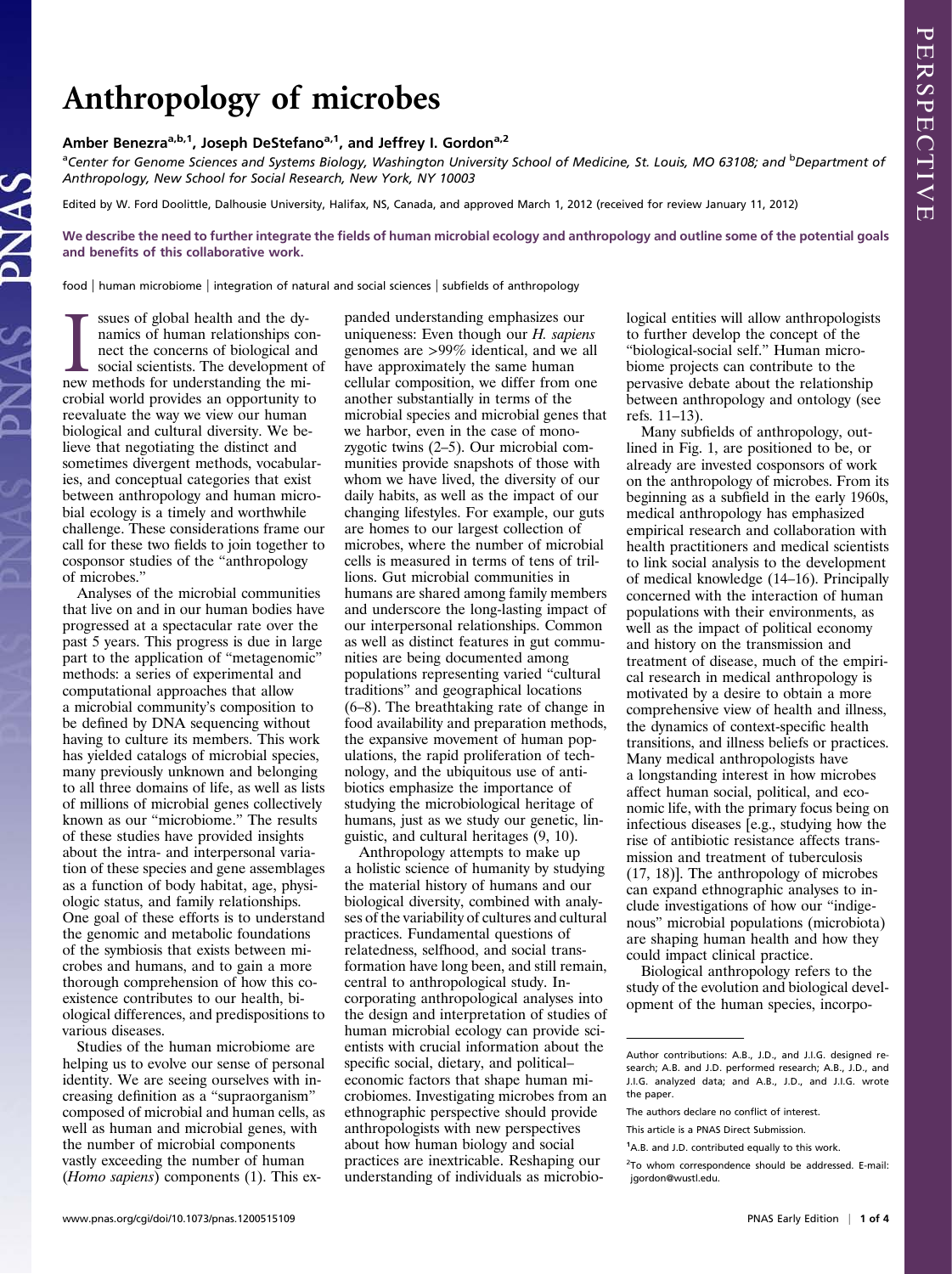

Fig. 1. Envisioned connections between subfields of anthropology and studies of the human microbiome. The color code is one view of a categorization of subfields within anthropology. These subfields can be defined as follows: medical anthropology, the study of the development of systems of medical knowledge and practice within and across different contexts, as well as the interaction of social, environmental, and biological factors with understandings of health and illness; biological anthropology, the study of the evolution and biological development of the human species in comparison with nonhuman primates (incorporates biocultural studies of human diversity, ancestry, and the comparative anatomy, behavior, history, and ecology of primates); anthropology of science, the application of anthropological perspectives and ethnographic methods to scientific fields (examines laboratory and social practices, and contingencies in the production of scientific knowledge); science and technology studies, the examination of how social, political, and cultural values affect scientific research and technological innovation, and how these in turn affect society, politics, and culture; feminist anthropology, founded in reaction to the paucity of ethnographic data about the experiences of women, this subfield has evolved to using gender as an important analytic tool that reframes history, material relations, social institutions, and cultural meanings; kinship studies, the study of the social and biological associations between people that constitute relatedness, and the cultural specificity and fluidity of form and meaning of these relations; anthropology of food, the exploration of how food has been used as an organizing principle in societies and the various and complex ways that food shapes human and nonhuman relationships. Other potential interacting subfields that are discussed in this perspective but not shown in the figure include the following: applied anthropology, the application of the method and theory of anthropology to the analysis and solution of practical problems, such as work with nongovernmental organizations or organizations in international development; development anthropology, the application of anthropological perspectives to the study of the social and economic issues in developing countries (taking development as an object of study, this work often critiques, analyzes, and contributes to development issues); postcolonial studies, the interdisciplinary study and critique of the legacy of colonialism on cultural and national identity; cultural materialism, the investigation of how material realities such as technological, economic, and demographic factors mold and influence culture; and political economy, the analysis of how political institutions and economic systems influence each other within a specific time and place.

rating studies of human diversity, ancestry, and the comparative anatomy, behavior, and ecology of primates. Biological anthropology can help our understanding of how human migration patterns, agricultural histories, and gene–culture interactions have impacted human–microbial relationships (19, 20). Sociocultural anthropologists and human microbial ecologists alike will benefit from a partnership with biological anthropologists.

Collaborative work between anthropologists and human microbial ecologists on the human microbiome can incorporate topics of traditional anthropological research in new ways. Anthropologists have long studied kinship systems based on shared bodily substance, direct descent,

concrete networks of relationships, and forms of reproduction such as in vitro fertilization (21–24). As a core anthropological subfield, kinship studies (the investigation of the social and biological associations between people that constitute relatedness, and the cultural specificity and fluidity of form and meaning of these relations) can be used as an analytic to examine how knowledge of the microbiome is altering our perceptions of biological and social relatedness between humans. The gut microbial communities of monozygotic cotwins are not more similar to one another than those of dizygotic twins, whereas the patterns of microbial colonization of infants delivered vaginally differ from those delivered by cesarean section (2, 25). These latter two observations emphasize the important role of our early environmental exposures in shaping our microbial community structures. This is an important observation for anthropologists studying the scales of biological and social relatedness between humans. For microbiome scientists, this perspective would emphasize that there are social relationships between people (beyond biological kinships) that need to be considered in designing and interpreting observational and interventional studies that target the microbiome.

Closely tied to biological anthropology and kinship studies, feminist anthropology uses gender as an important analytic tool to reframe history, material relations, social institutions, and cultural meanings (26, 27). Feminist anthropology will play an important role in helping to define how microbial ecology characterizes the boundaries of "body," "family," and "community" (28, 29). Gender already figures into studies of human microbial communities (30), but feminist anthropology may provide a deeper description of how gender and its corresponding cultural, economic, and familial roles impact the microbiome.

Food occupies a unique role in human lives, intersecting social with biological needs. Diet affects the structure and function of the gut microbiome, whereas the microbiome in turn impacts the nutritional value of food and food ingredients (10, 31–36). Although sociocultural anthropology has an extensive tradition of examining religious, familial, and political practices that are identified through food, little has been done to integrate biological—including microbial—perspectives into this analysis (37). Similarly, biological anthropology and nutritional anthropology (how different factors affect the nutritional status of individuals and populations) tend to focus on agriculture, food security, micronutrient deficiencies, and political and economic conditions without equally considering social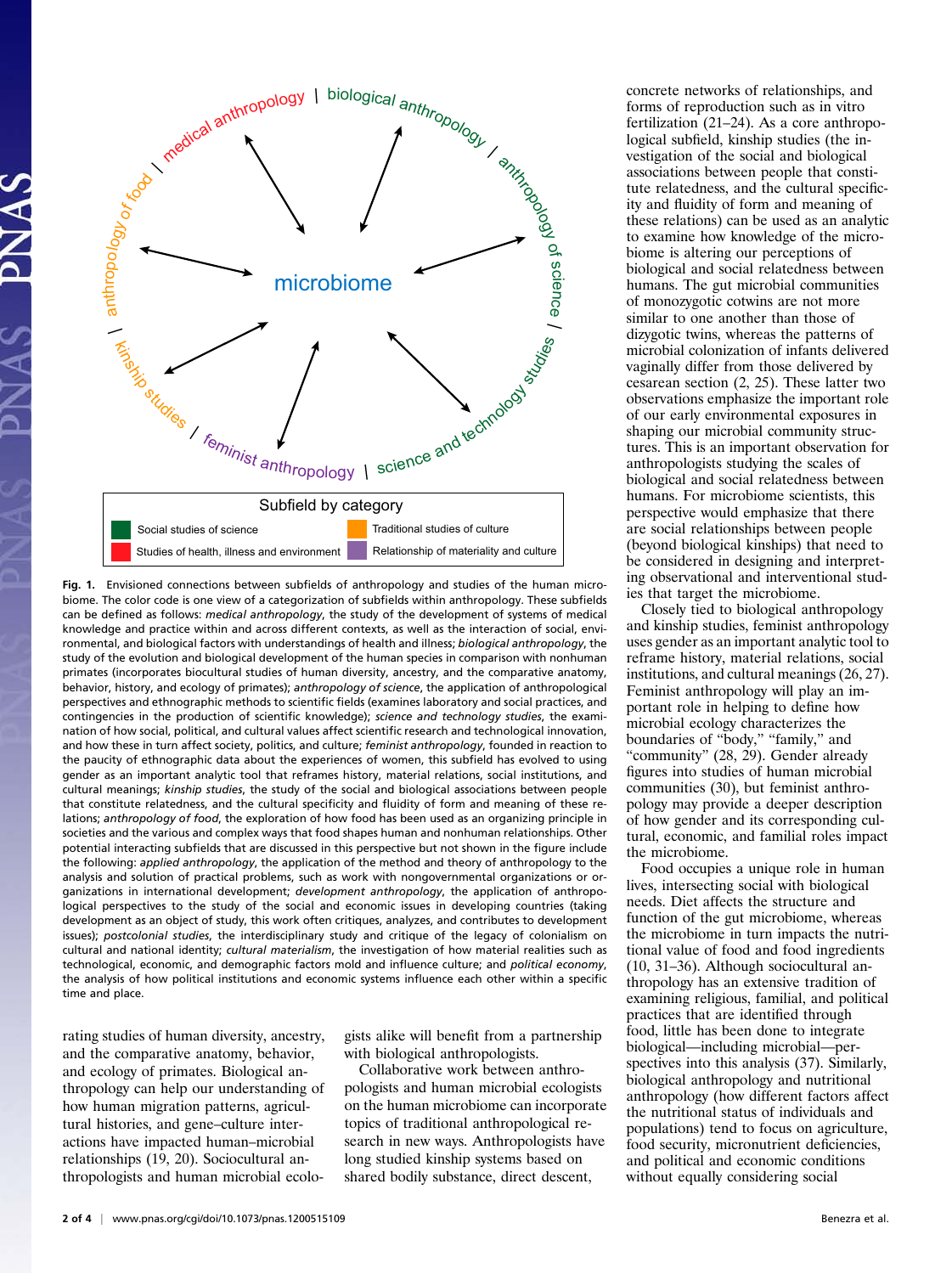## Table 1. Examples of conceptual and methodological approaches to studying the anthropology of microbes

#### **Concepts**

Investigating concepts of the self and ownership of microbes in specific social contexts

Studying human microbial heritage—of isolated populations and groups—as a complement to cultural, political, and ethnic heritages Comparing how humans and nonhuman primates and their microbes adapt to different physical and social environments

Understanding how changing lifestyles such as modernization, globalization, food distribution, and migration from rural to urban areas are impacting health and the human microbiome

Analyzing how prenatal and neonatal care is shaped by cultural traditions, and how this affects intergenerational transmission of microbes Examining the types of relations and networks that are formed within microbiome research: between humans (scientists, anthropologists, and study subjects), between humans and microbes, and between microbes

## **Methods**

Anthropologists joining scientists who study human microbial ecology and the expressed functions of the human microbiome in the laboratory, sharing and learning methods and concepts—creating a collaborative space, and changing the culture of engagement between the disciplines Anthropologists working at scientific field sites, conducting ethnographic research at the community level with human microbiome study participants Scientists and anthropologists designing fieldwork and laboratory experiments, starting the collaborative process upstream, rather than retrospectively Meaningful consideration of ethnographic data when interpreting scientific result

practices of eating (38). The anthropology of food, which has conventionally only addressed the sociocultural, behavioral, and economic factors related to food and nutrition, could be reframed to consider important biological factors, including microbes. This has the potential to provide a deeper understanding of how the nutritive, energetic, social, and ethical values of food are defined. An anthropology of food in turn can help inform metagenomic studies of the impact of diet on the composition of gut microbiomes and their metabolic activities (39–43) with studies of human social lives (44).

The need for such interdisciplinary collaboration is critically important, considering that our human population may increase to 9 billion in the next several decades, requiring new and effective ways to increase the quantity, quality, and nutritional value of foods produced. Distributing food to populations living in distinct and changing cultural contexts, and ensuring that the most vulnerable—infants and young children—are provided with the micro- and macronutrients they need during critical phases of their human and microbial cellular development will be vital to global human health. A number of other areas of anthropology are also essential to addressing these latter challenges, particularly in the developing world [e.g., the role of international aid and development (applied anthropology, development anthropology), the legacy of colonialism on national identity, economy, and culture (postcolonial studies),

- 1. Qin J, et al.; MetaHIT Consortium (2010) A human gut microbial gene catalogue established by metagenomic sequencing. Nature 464:59–65.
- 2. Turnbaugh PJ, et al. (2009) A core gut microbiome in obese and lean twins. Nature 457:480–484.
- 3. Turnbaugh PJ, et al. (2010) Organismal, genetic, and transcriptional variation in the deeply sequenced gut microbiomes of identical twins. Proc Natl Acad Sci USA 107:7503–7508.
- 4. Hansen EE, et al. (2011) Pan-genome of the dominant human gut-associated archaeon, Methanobrevibacter

how "material realities" such as technology and economy affect culture (cultural materialism), and how political institutions and economic systems influence each other (political economy)].

The interdisciplinary field of science and technology studies (STS) examines how society, politics, and culture affect science and technology, and how scientific and technological innovations in turn affect society, politics, and culture  $(45, 46)$ . One focus of STS is the anthropology of science: the application of anthropological perspectives and ethnographic methods to scientific fields (47). Primarily concerned with the intersection between science and society, STS will be an important component in the domain we have defined as the "anthropology of microbes." Integrating anthropology into the design and interpretation of microbiome studies has the potential to take several forms: (i) to ethnographically investigate the impact of enrollment in microbiome studies on participants (how microbial terms and concepts are introduced; how these concepts are taken up in local, cultural, religious, and political contexts; and how they affect fundamental conceptions of the individual, family, and community),  $(ii)$  to study the impact of human microbiome studies on the investigators themselves, and  $(iii)$  to understand the transformative dynamic evolving from cross-disciplinary work (between biologists studying the microbiome and engaging with anthropology, and anthropologists engaging with human microbial ecology).

smithii, studied in twins. Proc Natl Acad Sci USA 108 (Suppl 1):4599–4606.

- 5. Reyes A, et al. (2010) Viruses in the faecal microbiota of monozygotic twins and their mothers. Nature 466:334-338.
- 6. Mueller S, et al. (2006) Differences in fecal microbiota in different European study populations in relation to age, gender, and country: A cross-sectional study. Appl Environ Microbiol 72:1027–1033.
- 7. Kurokawa K, et al. (2007) Comparative metagenomics revealed commonly enriched gene sets in human gut microbiomes. DNA Res 14:169–181.

Microbes are the dominant life form on the planet. Studying them in the context of their human hosts using metagenomic methods is changing the way we view microbial and human diversity, evolution, and biology. Reconfiguring ideas about human health, diet, and kinship will serve to connect the concerns of anthropologists and scientists who are studying the human microbiome. Considering the study of microbes through the lens of anthropology links many of the discipline's subfields in novel ways (48–50). Bringing anthropology and human microbial ecology into a meaningful dialogue allows for new modes of collaborative research. It should create a symbiosis that enables both fields to codevelop in ways that encourage a more profound view of our "humanness" transforming our categories of "community," "individual," and "life," and in the process helping to address major global health inequities.

Taking the challenges of this work seriously, both the anthropologist and the biomedical scientist embarking on this type of collaboration must begin from a place of methodological accord. Although the concepts and practices of data collection and analysis are very different for ethnography and human microbial ecology, collaborators must be willing to acknowledge these divergences and bring them into conversation with one another. Table 1 provides some examples of conceptual and methodological approaches that could be used to start this work.

- 8. Arumugam M, et al.; MetaHIT Consortium (2011) Enterotypes of the human gut microbiome. Nature 473: 174–180.
- 9. Blaser MJ, Falkow S (2009) What are the consequences of the disappearing human microbiota? Nat Rev Microbiol 7:887–894.
- 10. Muegge BD, et al. (2011) Diet drives convergence in gut microbiome functions across mammalian phylogeny and within humans. Science 332:970–974.
- 11. Mol A (2002) The Body Multiple: Ontology in Medical Practice (Duke Univ Press, Durham, NC).